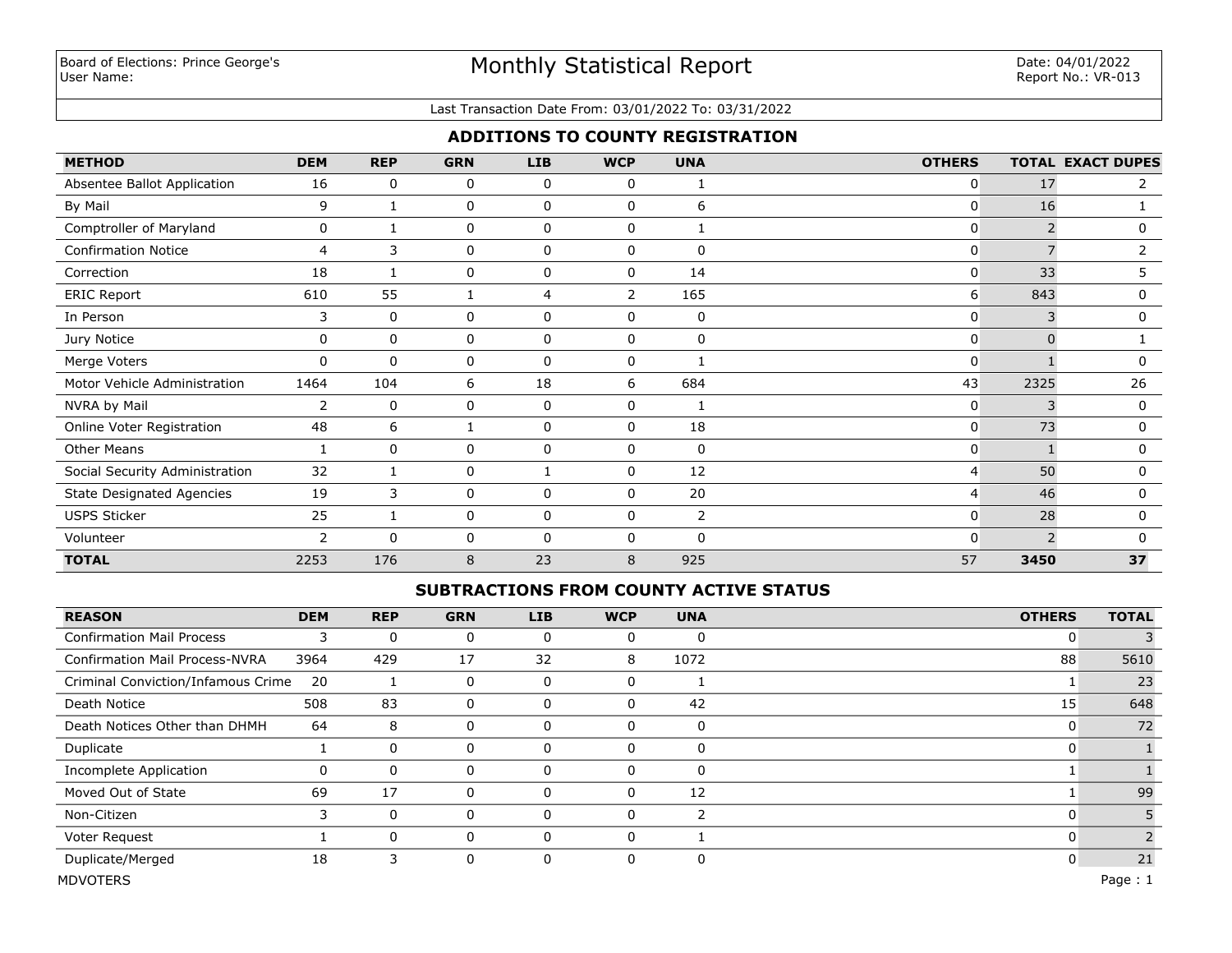Board of Elections: Prince George's User Name:

| Last Transaction Date From: 03/01/2022 To: 03/31/2022 |      |      |    |    |     |      |     |         |  |  |  |  |  |
|-------------------------------------------------------|------|------|----|----|-----|------|-----|---------|--|--|--|--|--|
| County Transfer Out                                   |      | -146 |    |    |     | -340 | -33 | $-2046$ |  |  |  |  |  |
| <b>TOTAL</b>                                          | 6168 | 687  | 18 | 38 | . . | 1470 | 139 | 8531    |  |  |  |  |  |

# **AFFILIATION CHANGES**

| <b>CHANGE</b> | <b>DEM</b> | <b>REP</b> | <b>GRN</b> | <b>LIB</b> | <b>WCP</b>                 | <b>UNA</b> | <b>OTHERS</b> | <b>TOTAL</b> |
|---------------|------------|------------|------------|------------|----------------------------|------------|---------------|--------------|
| From          | 603        | 145        |            |            |                            | 138        | 54            | 950          |
| To            | 193        | 157        | . .        | 18         | $\sim$ $\sim$<br>,,<br>ر ے | 479        | --<br>67      | 950          |
| <b>TOTAL</b>  | $-410$     | <u>_ _</u> |            | --         | 24                         | 341        | --            |              |

# **CURRENT ACTIVE REGISTRATION**

| <b>ACTIVITY</b>              | <b>DEM</b> | <b>REP</b> | <b>GRN</b> | <b>LIB</b> | <b>WCP</b> | <b>UNA</b> | <b>OTHERS</b> | <b>TOTAL</b> |
|------------------------------|------------|------------|------------|------------|------------|------------|---------------|--------------|
| BEGINNING OF REPORT          | 467705     | 37862      | 745        | 1282       | 447        | 83913      | 11322         | 603276       |
| ADDITIONS $(+)$              | 2253       | 176        | 8          | 23         | 8          | 925        | 57            | 3450         |
| REINSTATED (+)               | 84         | 5          |            | 0          |            | 22         |               | 114          |
| CANCELLED (-)                | $-621$     | $-104$     | 0          | 0          | 0          | $-58$      | $-17$         | $-800$       |
| COUNTY TRANSFER OUT (-)      | $-1517$    | $-146$     | -1         | -6         | $-3$       | $-340$     | $-33$         | $-2046$      |
| AFFILIATION CHANGES (+ OR -) | $-410$     | 12         |            | 13         | 24         | 341        | 13            | $\Omega$     |
| * INACTIVATED (-)            | $-4030$    | $-437$     | $-17$      | $-32$      | -8         | $-1072$    | $-88$         | $-5684$      |
| $*$ REACTIVATED $(+)$        | 123        | 11         |            | 0          | 0          | 37         | ∍             | 174          |
| <b>END OF REPORT TOTALS</b>  | 463587     | 37379      | 743        | 1280       | 469        | 83768      | 11258         | 598484       |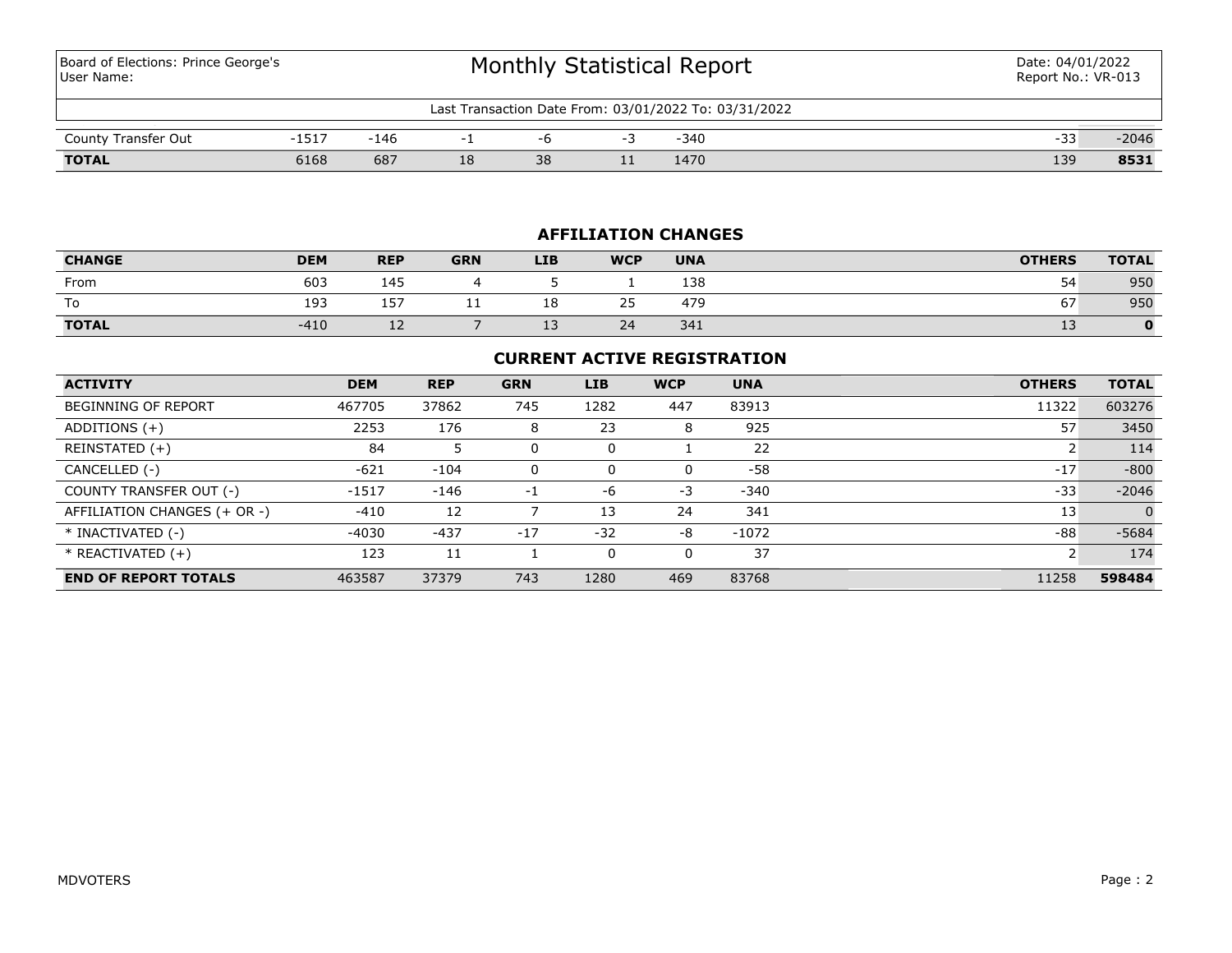#### Last Transaction Date From: 03/01/2022 To: 03/31/2022

#### **INACTIVE REGISTRATION**

# **SUBTRACTIONS FROM COUNTY INACTIVE STATUS**

| <b>REASON</b>                    | <b>DEM</b> | <b>REP</b>  | <b>GRN</b>   | <b>LIB</b>  | <b>WCP</b>  | <b>UNA</b>     | <b>OTHERS</b>  | <b>TOTAL</b>   |
|----------------------------------|------------|-------------|--------------|-------------|-------------|----------------|----------------|----------------|
| Absentee Ballot Application      | 9          | 0           | 0            | 0           | 0           | 0              | 0              | 9              |
| <b>Confirmation Notice</b>       | 10         | 1           | 0            | 0           | 0           | 0              | 2              | 13             |
| Correction                       | 4          |             | 0            | 0           | 0           | $\overline{2}$ | 0              | $\overline{7}$ |
| Death Notice                     | 37         | 8           | 0            | 0           | 0           |                | 0              | 46             |
| In Person                        |            | 0           | 0            | $\mathbf 0$ | 0           | $\mathbf 0$    | 0              | $\mathbf{1}$   |
| Motor Vehicle Administration     | 83         | 5           | 1            | 0           | 0           | 21             |                | 111            |
| Moved Out of State               | 128        | 31          | 0            | 0           | 0           | 45             |                | 205            |
| NVRA by Mail                     |            | 0           | 0            | 0           | 0           | 0              | 0              |                |
| Online Voter Registration        | 7          | 0           | 0            | 0           | 0           | 0              | 0              | $\overline{7}$ |
| <b>State Designated Agencies</b> |            | 0           | 0            | 0           | 0           | 2              | 0              | 3              |
| <b>USPS Sticker</b>              | 4          | 2           | 0            | 0           | $\pmb{0}$   | $\overline{2}$ | 0              | $\bf 8$        |
| Voter Notification Card          |            | $\mathbf 0$ | 0            | $\mathbf 0$ | $\mathbf 0$ | $\mathbf 0$    | 0              |                |
| Voter Request                    |            | 0           | 0            | 0           | 0           | 0              | 0              |                |
| Duplicate/Merged                 |            | 0           | 0            | 0           | 0           | 0              | 0              |                |
| County Transfer Out              | $-34$      | $-4$        | 0            | $-1$        | $\mathbf 0$ | $-11$          | $\mathbf{0}$   | $-50$          |
| <b>TOTAL</b>                     | 322        | 52          | $\mathbf{1}$ |             | $\mathbf 0$ | 84             | $\overline{4}$ | 464            |

# **CURRENT INACTIVE REGISTRATION**

| <b>ACTIVITY</b>              | <b>DEM</b> | <b>REP</b> | <b>GRN</b> | <b>LIB</b> | <b>WCP</b> | <b>UNA</b> | <b>OTHERS</b> | <b>TOTAL</b> |
|------------------------------|------------|------------|------------|------------|------------|------------|---------------|--------------|
| <b>BEGINNING OF REPORT</b>   | 23380      | 2748       | 68         | 168        | 13         | 6212       | 511           | 33100        |
| $*$ INACTIVATED $(+)$        | 4030       | 437        | 17         | 32         | 8          | 1072       | 88            | 5684         |
| *REACTIVATED (-)             | $-129$     | -9         | нī         |            | 0          | $-32$      | -3            | $-174$       |
| COUNTY TRANSFER OUT (-)      | $-34$      | -4         |            | $-1$       | 0          | $-11$      |               | $-50$        |
| AFFILIATION CHANGES (+ OR -) |            | 0          |            |            | 0          | O          |               |              |
| CANCELLED FROM INACTIVE (-)  | $-217$     | $-45$      | - 1        |            | 0          | -48        | -4            | $-315$       |
| PENDING FROM INACTIVE (-)    |            | 0          |            |            | 0          | 0          |               |              |
| <b>TOTAL INACTIVE</b>        | 27030      | 3127       | 83         | 199        | 21         | 7193       | 592           | 38245        |

# **TOTAL REGISTRATION RECORDS**